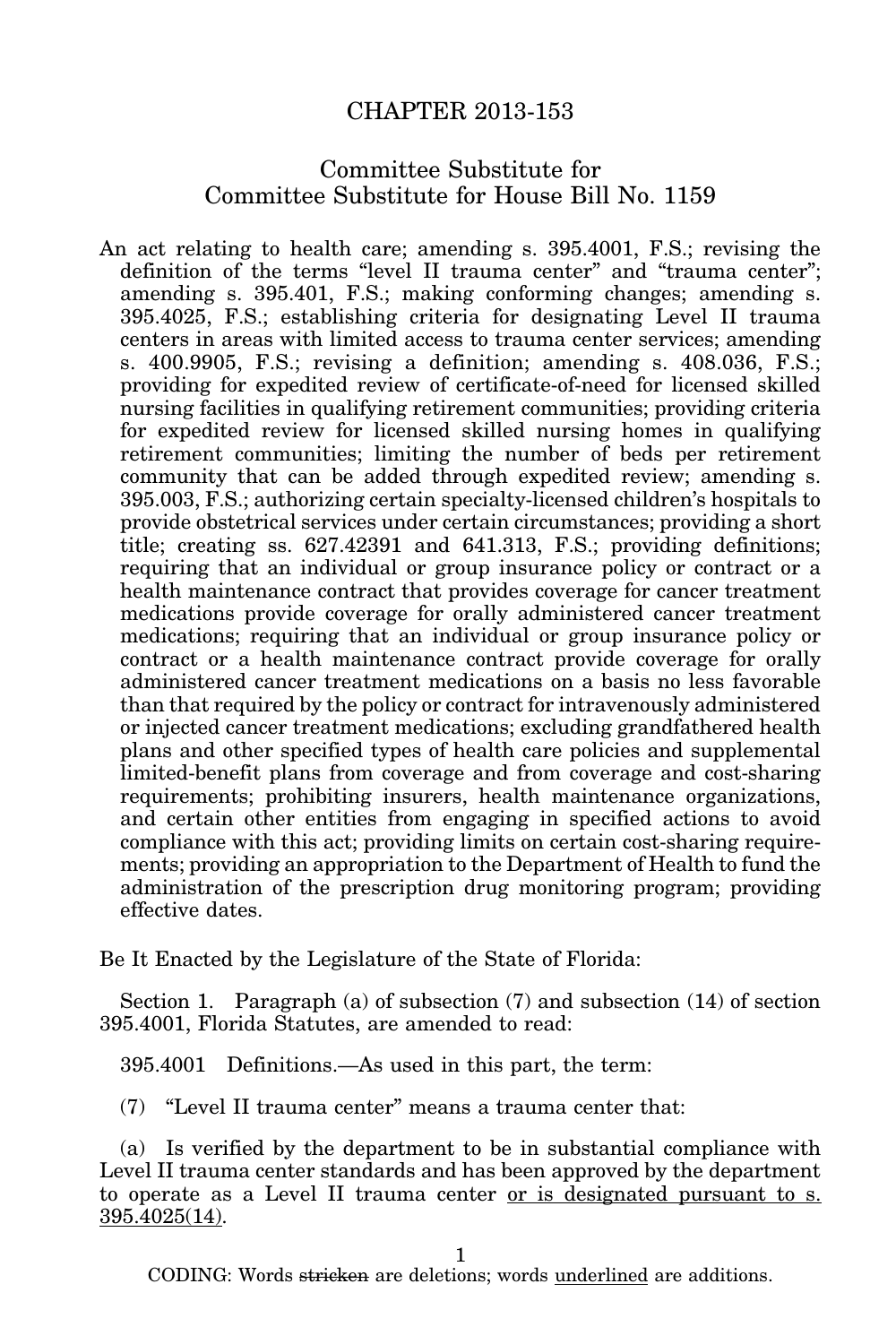(14) "Trauma center" means a hospital that has been verified by the department to be in substantial compliance with the requirements in s. 395.4025 and has been approved by the department to operate as a Level I trauma center, Level II trauma center, or pediatric trauma center, or is designated by the department as a Level II trauma center pursuant to s. 395.4025(14).

Section 2. Paragraph (k) of subsection (1) of section 395.401, Florida Statutes, is amended to read:

395.401 Trauma services system plans; approval of trauma centers and pediatric trauma centers; procedures; renewal.—

(1)

(k) It is unlawful for any hospital or other facility to hold itself out as a trauma center unless it has been so verified <u>or designated pursuant to s.</u> 395.4025(14).

Section 3. Subsection (14) of section 395.4025, Florida Statutes, is amended to read:

395.4025 Trauma centers; selection; quality assurance; records.—

(14) Notwithstanding the procedures established pursuant to subsections (1) through (13) in this section, hospitals located in areas with limited access to trauma center services shall be designated by the department as Level II trauma centers based on documentation of a valid certificate of trauma center verification from the American College of Surgeons. Areas with limited access to trauma center services are defined by the following criteria:

(a) The hospital is located in a trauma service area with a population greater than 600,000 persons but a population density of less than 225 persons per square mile; and

(b) The hospital is located in a county with no verified trauma center; and

(c) The hospital is located at least 15 miles or 20 minutes travel time by ground transport from the nearest verified trauma center any other provisions of this section and rules adopted pursuant to this section, until the department has conducted the review provided under s. 395.402, only hospitals located in trauma services areas where there is no existing trauma center may apply.

Section 4. Paragraphs (I) and (m) of subsection (4) of section 400.9905, Florida Statutes, are amended to read:

400.9905 Definitions.—

2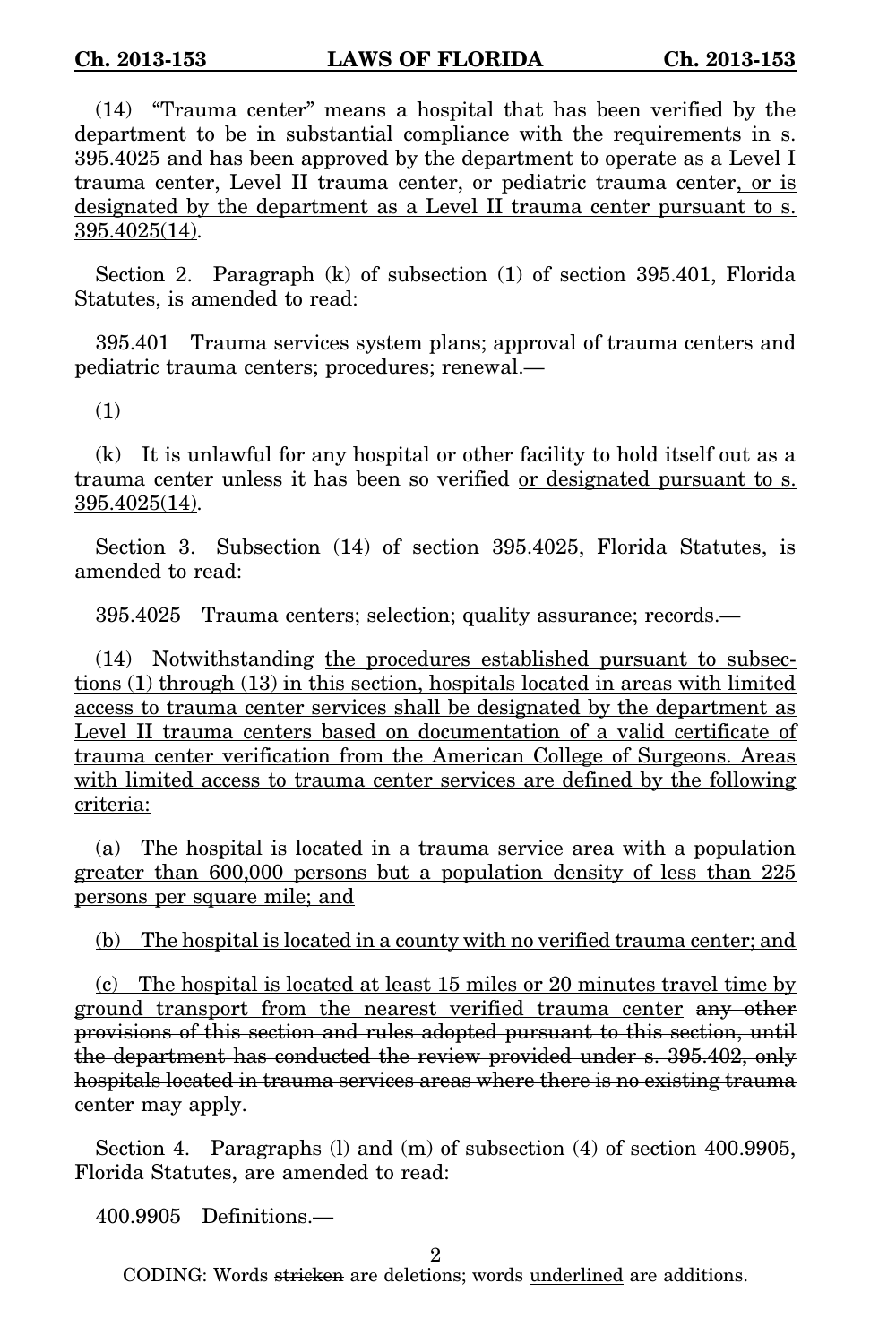(4) "Clinic" means an entity where health care services are provided to individuals and which tenders charges for reimbursement for such services, including a mobile clinic and a portable equipment provider. As used in this part, the term does not include and the licensure requirements of this part do not apply to:

(l) Orthotic, or prosthetic, pediatric cardiology, or perinatology clinical facilities or anesthesia clinical facilities that are not otherwise exempt under paragraph (a) or paragraph (k) and that are a publicly traded corporation or that are wholly owned, directly or indirectly, by a publicly traded corporation. As used in this paragraph, a publicly traded corporation is a corporation that issues securities traded on an exchange registered with the United States Securities and Exchange Commission as a national securities exchange.

(m) Entities that are owned by a corporation that has \$250 million or more in total annual sales of health care services provided by licensed health care practitioners where one or more of the persons responsible for the operations of the entity are owners is a health care practitioner who is licensed in this state and who is responsible for supervising the business activities of the entity and is legally responsible for the entity's compliance with state law for purposes of this part.

Notwithstanding this subsection, an entity shall be deemed a clinic and must be licensed under this part in order to receive reimbursement under the Florida Motor Vehicle No-Fault Law, ss. 627.730-627.7405, unless exempted under s. 627.736(5)(h).

Section 5. Subsection (2) of section 408.036, Florida Statutes, is amended to read:

408.036 Projects subject to review; exemptions.—

(2) PROJECTS SUBJECT TO EXPEDITED REVIEW.—Unless exempt pursuant to subsection (3), projects subject to an expedited review shall include, but not be limited to:

(a) A transfer of a certificate of need, except that when an existing hospital is acquired by a purchaser, all certificates of need issued to the hospital which are not yet operational shall be acquired by the purchaser, without need for a transfer.

(b) Replacement of a nursing home within the same district, if the proposed project site is located within a geographic area that contains at least 65 percent of the facility's current residents and is within a 30-mile radius of the replaced nursing home.

(c) Relocation of a portion of a nursing home's licensed beds to a facility within the same district, if the relocation is within a 30-mile radius of the existing facility and the total number of nursing home beds in the district does not increase.

3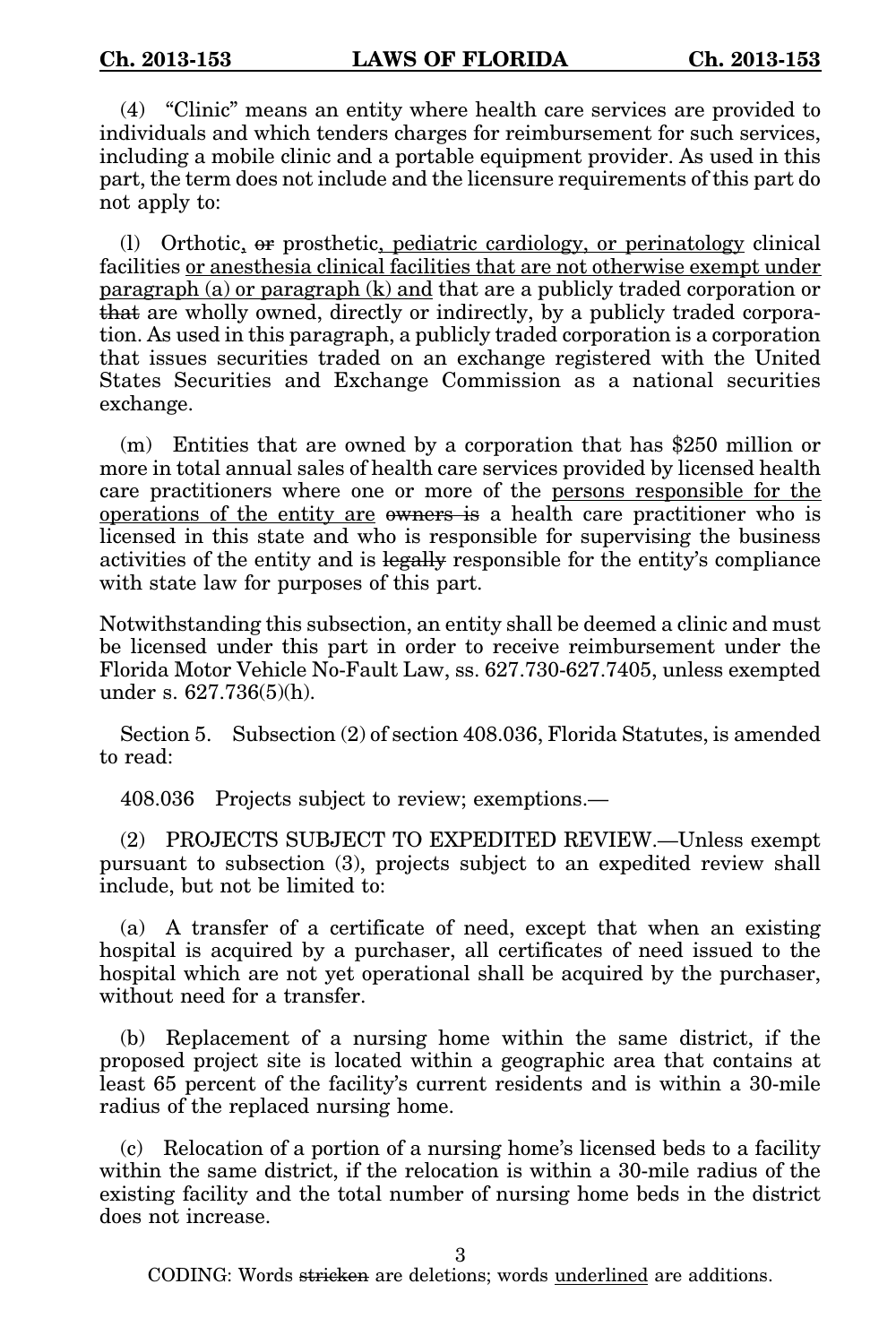(d) The new construction of a community nursing home in a retirement community as further provided in this paragraph.

1. Expedited review under this paragraph is available if all of the following criteria are met:

a. The residential use area of the retirement community is deedrestricted as housing for older persons as defined in s. 760.29(4)(b).

b. The retirement community is located in a county in which 25 percent or more of its population is age 65 and older.

c. The retirement community is located in a county that has a rate of no more than 16.1 beds per 1,000 persons age 65 years or older. The rate shall be determined by using the current number of licensed and approved community nursing home beds in the county per the agency's most recent published inventory.

d. The retirement community has a population of at least 8,000 residents within the county, based on a population data source accepted by the agency.

e. The number of proposed community nursing home beds in an application does not exceed the projected bed need after applying the rate of 16.1 beds per 1,000 persons aged 65 years and older projected for the county 3 years into the future using the estimates adopted by the agency, after subtracting the inventory of licensed and approved community nursing home beds in the county per the agency's most recent published inventory.

2. No more than 120 community nursing home beds shall be approved for a qualified retirement community under each request for application for expedited review. Subsequent requests for expedited review under this process shall not be made until 2 years after construction of the facility has commenced or 1 year after the beds approved through the initial request are licensed, whichever occurs first.

3. The total number of community nursing home beds which may be approved for any single deed-restricted community pursuant to this paragraph shall not exceed 240, regardless of whether the retirement community is located in more than one qualifying county.

4. Each nursing home facility approved under this paragraph shall be dually certified for participation in the Medicare and Medicaid programs.

5. Each nursing home facility approved under this paragraph shall be at least one mile from an existing approved and licensed community nursing home, measured over publicly owned roadways.

6. Section 408.0435 does not apply to this paragraph.

7. A retirement community requesting expedited review under this paragraph shall submit a written request to the agency for an expedited

4

CODING: Words <del>stricken</del> are deletions; words <u>underlined</u> are additions.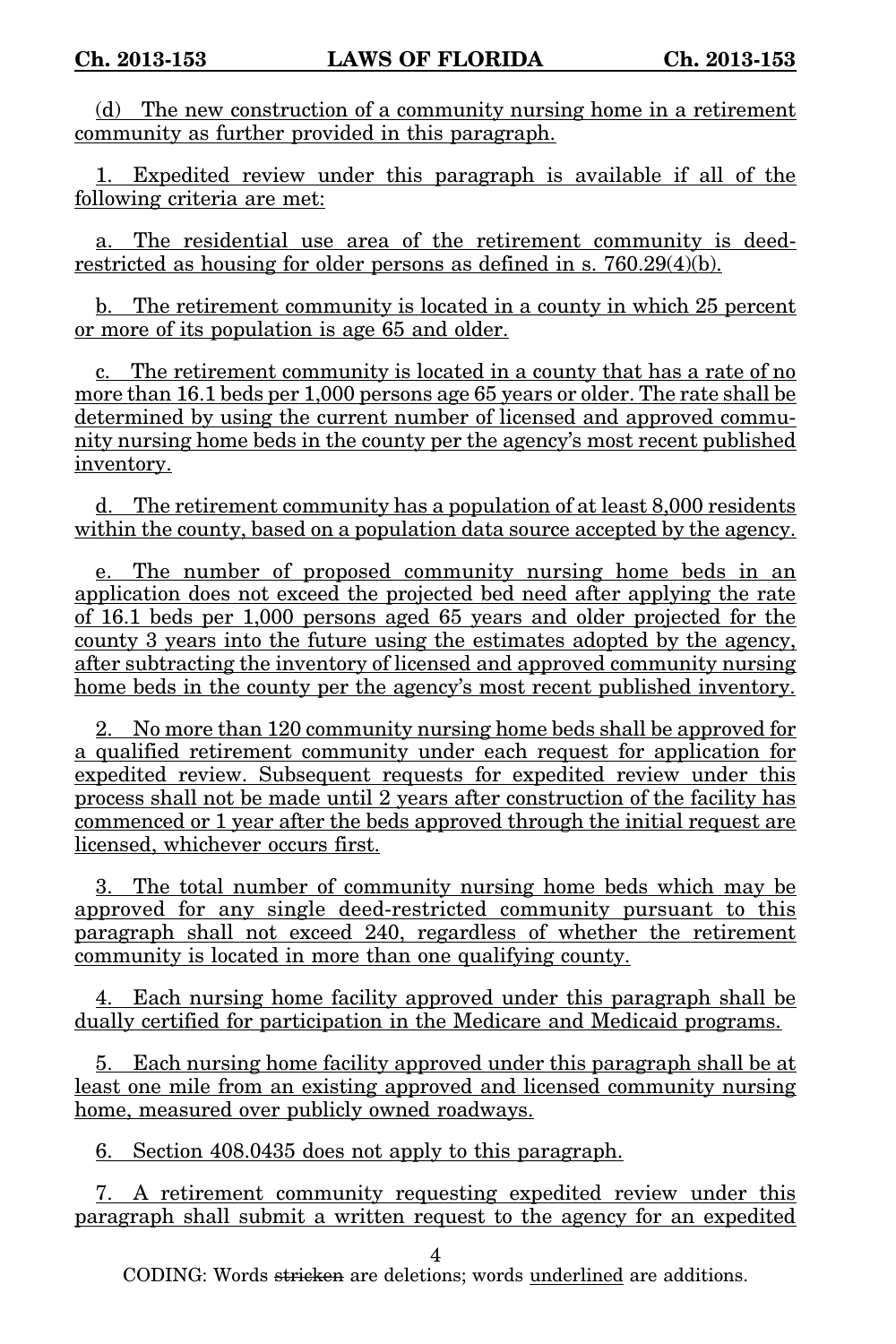review. The request shall include the number of beds to be added and provide evidence of compliance with the criteria specified in subparagraph 1.

8. After verifying that the retirement community meets the criteria for expedited review specified in subparagraph 1., the agency shall publicly notice in the Florida Administrative Register that a request for an expedited review has been submitted by a qualifying retirement community and that the qualifying retirement community intends to make land available for the construction and operation of a community nursing home. The agency's notice shall identify where potential applicants can obtain information describing the sales price of, or terms of the land lease for, the property on which the project will be located and the requirements established by the retirement community. The agency notice shall also specify the deadline for submission of any certificate-of-need application, which shall not be earlier than the 91st day and not be later than the 125th day after the date the notice appears in the Florida Administrative Register.

9. The qualified retirement community shall make land available to applicants it deems to have met its requirements for the construction and operation of a community nursing home but will sell or lease the land only to the applicant that is issued a certificate of need by the agency under the provisions of this paragraph.

a. A certificate of need application submitted pursuant to this paragraph shall identify the intended site for the project within the retirement community and the anticipated costs for the project based on that site. The application shall also include written evidence that the retirement community has determined that the provider submitting the application and the project proposed by that provider satisfies its requirements for the project.

b. The retirement community's determination that more than one provider satisfies its requirements for the project does not preclude the retirement community from notifying the agency of the provider it prefers.

10. Each application submitted shall be reviewed by the agency. If multiple applications are submitted for the project as published pursuant to subparagraph 8. above, then the competing applications shall be reviewed by the agency.

The agency shall develop rules to implement the provisions for expedited review, including time schedule, application content which may be reduced from the full requirements of s. 408.037(1), and application processing.

Section 6. Subsection (6) of section 395.003, Florida Statutes, is amended to read:

395.003 Licensure; denial, suspension, and revocation.—

(6)(a) A specialty hospital may not provide any service or regularly serve any population group beyond those services or groups specified in its license.

5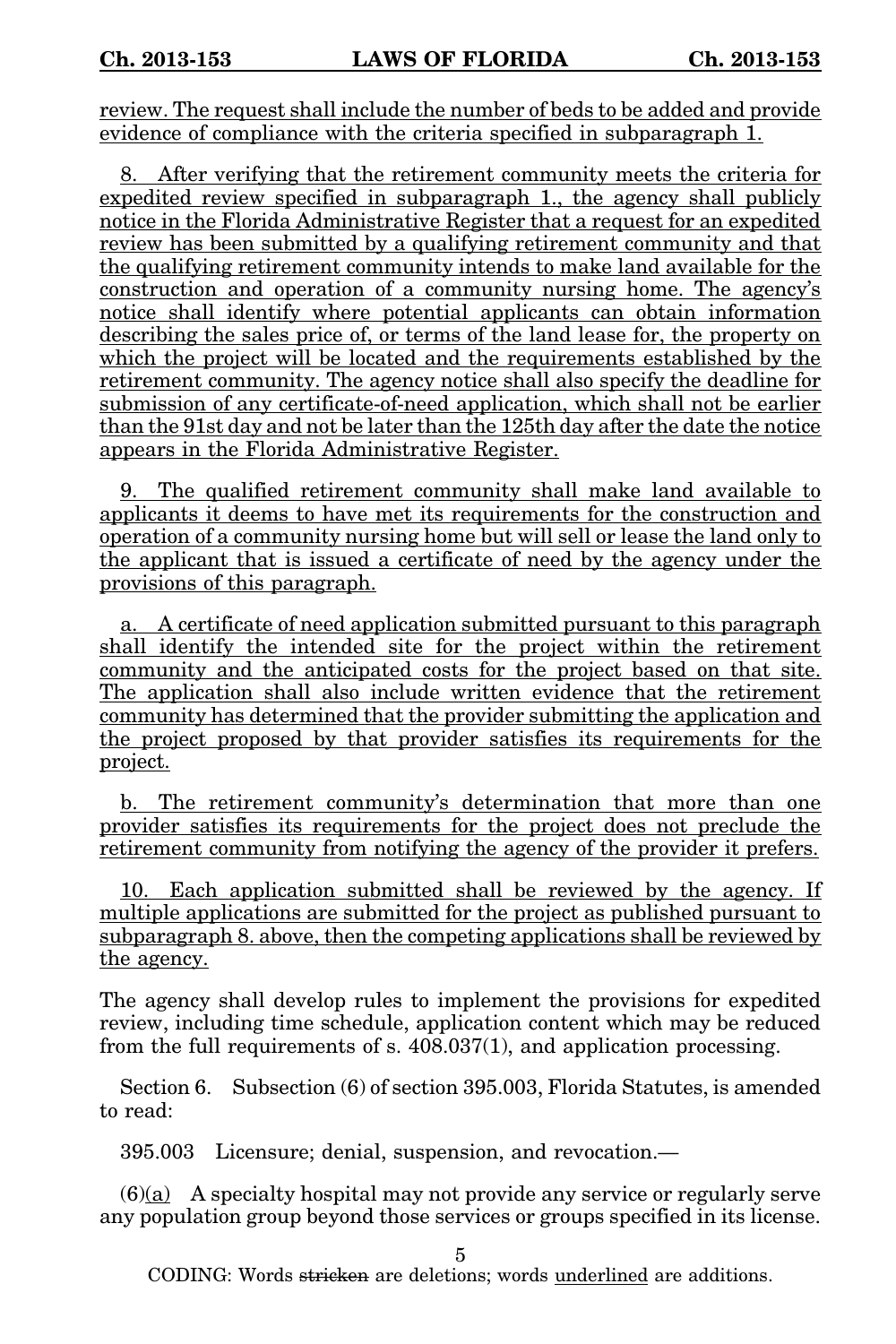A specialty-licensed children's hospital that is authorized to provide pediatric cardiac catheterization and pediatric open-heart surgery services may provide cardiovascular service to adults who, as children, were previously served by the hospital for congenital heart disease, or to those patients who are referred for a specialized procedure only for congenital heart disease by an adult hospital, without obtaining additional licensure as a provider of adult cardiovascular services. The agency may request documentation as needed to support patient selection and treatment. This subsection does not apply to a specialty-licensed children's hospital that is already licensed to provide adult cardiovascular services.

(b) A specialty-licensed children's hospital that has licensed neonatal intensive care unit beds and is located in a county with a population of 1,750,000 or more may provide obstetrical services, in accordance with the pertinent guidelines promulgated by the American College of Obstetricians and Gynecologists and with verification of guidelines and compliance with internal safety standards by the Voluntary Review for Quality of Care Program of the American College of Obstetricians and Gynecologists and in compliance with the agency's rules pertaining to the obstetrical department in a hospital and offer healthy mothers all necessary critical care equipment, services, and the capability of providing up to 10 beds for labor and delivery care, which services are restricted to the diagnosis, care, and treatment of pregnant women of any age who have documentation by an examining physician that includes information regarding:

1. At least one fetal characteristic or condition diagnosed intra-utero that would characterize the pregnancy or delivery as high risk including structural abnormalities of the digestive, central nervous, and cardiovascular systems and disorders of genetic malformations and skeletal dysplasia, acute metabolic emergencies, and babies of mothers with rheumatologic disorders; or

2. Medical advice or a diagnosis indicating that the fetus may require at least one perinatal intervention.

This paragraph shall not preclude a specialty-licensed children's hospital from complying with s. 395.1041 or the Emergency Medical Treatment and Active Labor Act, 42 U.S.C. 1395dd.

Section 7. Sections 8 and 9 of this act may be cited as the "Cancer Treatment Fairness Act."

Section 8. Effective July 1, 2014, and applicable to policies issued or renewed on or after that date, section 627.42391, Florida Statutes, is created to read:

627.42391 Insurance policies; cancer treatment parity; orally administered cancer treatment medications.—

(1) As used in this section, the term:

6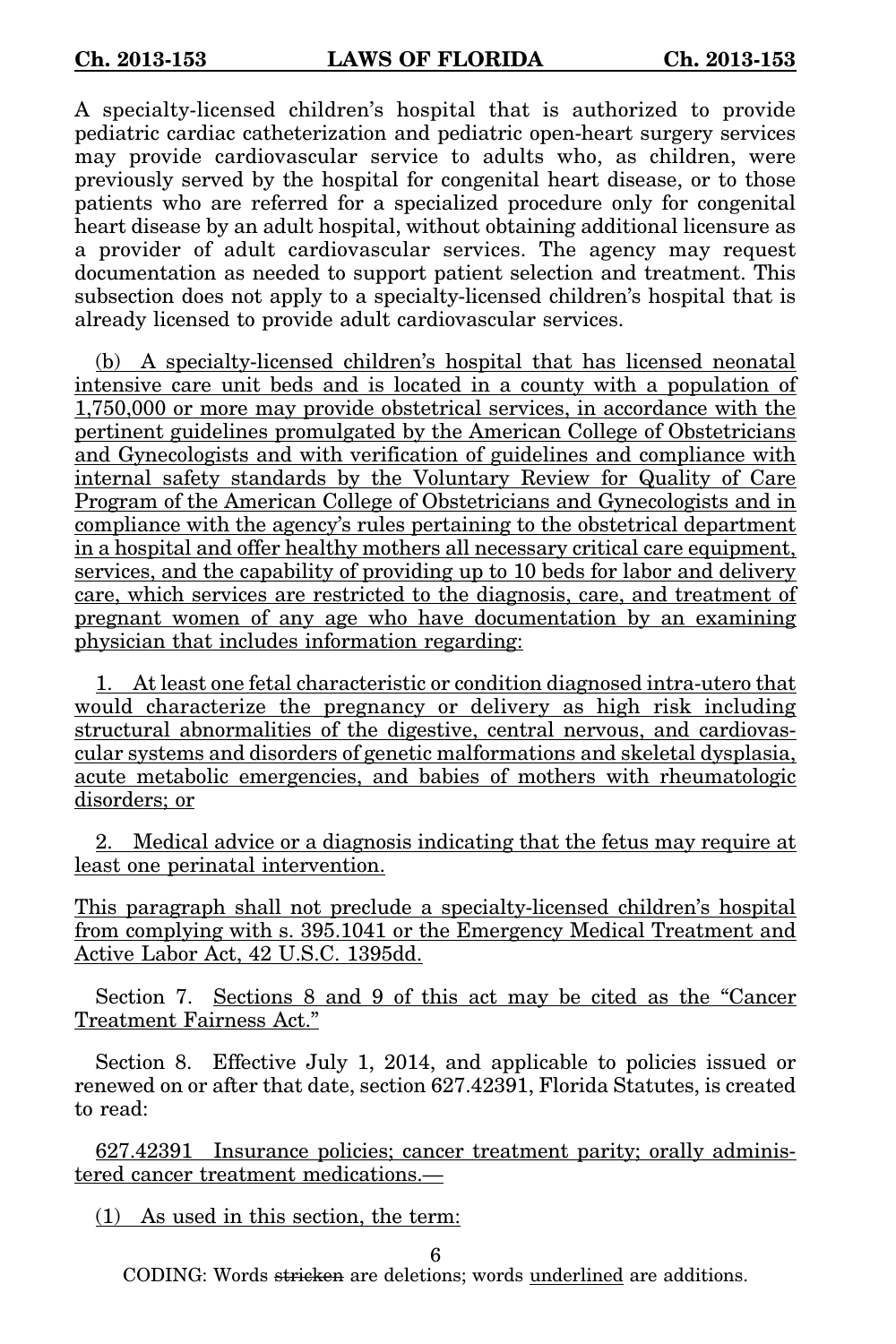(a) "Cancer treatment medication" means medication prescribed by a treating physician who determines that the medication is medically necessary to kill or slow the growth of cancerous cells in a manner consistent with nationally accepted standards of practice.

(b) "Cost sharing" includes copayments, coinsurance, dollar limits, and deductibles imposed on the covered person.

(c) "Grandfathered health plan" has the same meaning as provided in 42 U.S.C. s. 18011 and is subject to the conditions for maintaining status as a grandfathered health plan as specified in 45 C.F.R. s. 147.140.

(2) An individual or group insurance policy delivered, issued for delivery, renewed, amended, or continued in this state that provides medical, major medical, or similar comprehensive coverage and includes coverage for cancer treatment medications must also cover prescribed, orally administered cancer treatment medications and may not apply cost-sharing requirements for orally administered cancer treatment medications that are less favorable to the covered person than cost-sharing requirements for intravenous or injected cancer treatment medications covered under the policy or contract.

(3) An insurer providing a policy or contract described in subsection (2) and any participating entity through which the insurer offers health services may not:

(a) Vary the terms of the policy in effect on July 1, 2014, to avoid compliance with this section.

(b) Provide any incentive, including, but not limited to, a monetary incentive, or impose treatment limitations to encourage a covered person to accept less than the minimum protections available under this section.

(c) Penalize a health care practitioner or reduce or limit the compensation of a health care practitioner for recommending or providing services or care to a covered person as required under this section.

(d) Provide any incentive, including, but not limited to, a monetary incentive, to induce a health care practitioner to provide care or services that do not comply with this section.

(e) Change the classification of any intravenous or injected cancer treatment medication or increase the amount of cost sharing applicable to any intravenous or injected cancer treatment medication in effect on the effective date of this section in order to achieve compliance with this section.

(4) This section does not apply to grandfathered health plans or to Medicare supplement, dental, vision, long-term care, disability, accident only, specified disease policies, or other supplemental limited-benefit plans.

Notwithstanding this section, if the cost-sharing requirements for intravenous or injected cancer treatment medications under the policy or contract

7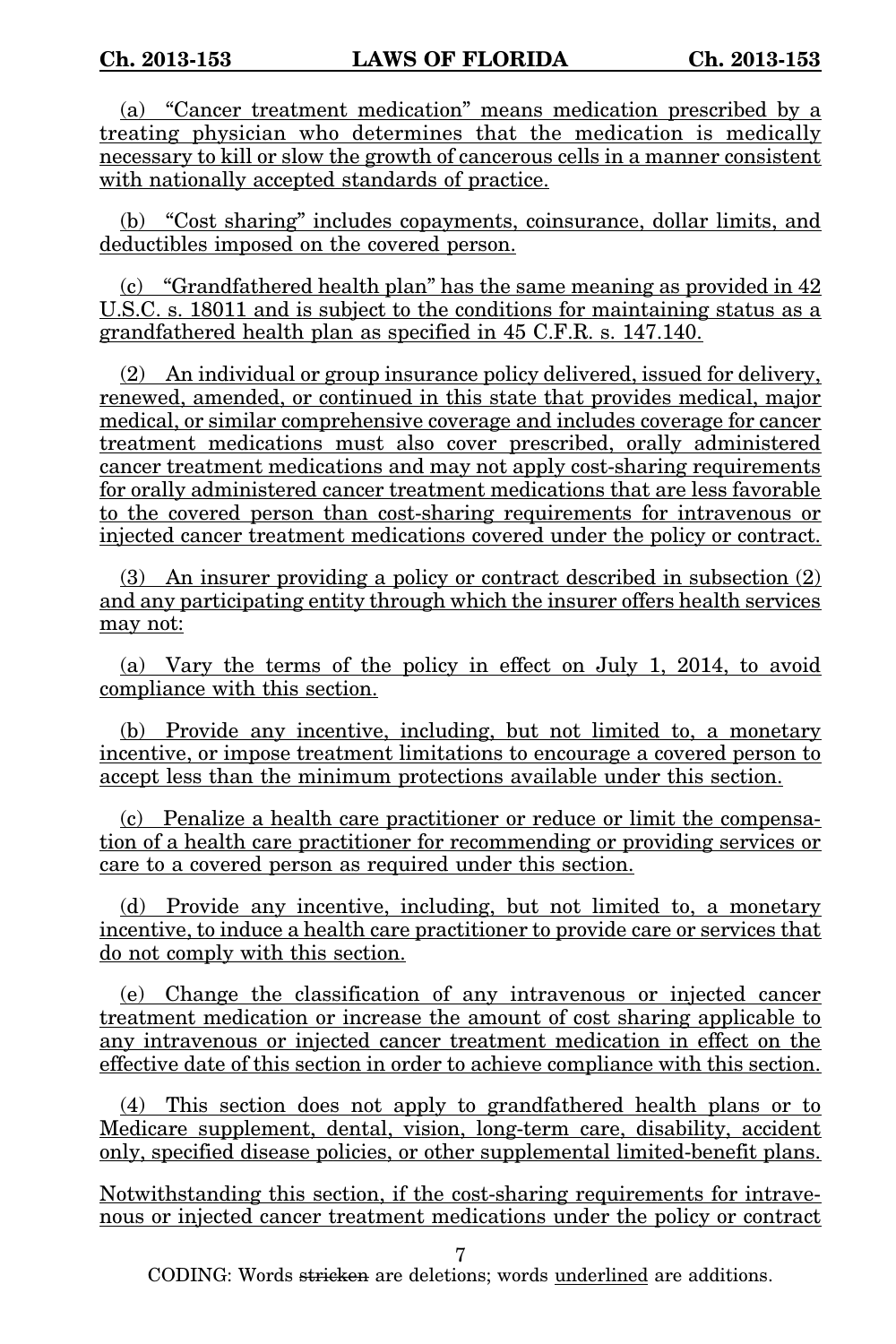are less than \$50 per month, then the cost-sharing requirements for orally administered cancer treatment medications may be up to \$50 per month.

Section 9. Effective July 1, 2014, and applicable to policies issued or renewed on or after that date, section 641.313, Florida Statutes, is created to read:

641.313 Health maintenance contracts; cancer treatment parity; orally administered cancer treatment medications.—

(1) As used in this section, the term:

(a) "Cancer treatment medication" means medication prescribed by a treating physician who determines that the medication is medically necessary to kill or slow the growth of cancerous cells in a manner consistent with nationally accepted standards of practice.

(b) "Cost sharing" includes copayments, coinsurance, dollar limits, and deductibles imposed on the covered person.

(c) "Grandfathered health plan" has the same meaning as provided in 42 U.S.C. s. 18011 and is subject to the conditions for maintaining status as a grandfathered health plan as specified in 45 C.F.R. s. 147.140.

(2) A health maintenance contract delivered, issued for delivery, renewed, amended, or continued in this state that provides medical, major medical, or similar comprehensive coverage and includes coverage for cancer treatment medications must also cover prescribed, orally administered cancer treatment medications and may not apply cost-sharing requirements for orally administered cancer treatment medications that are less favorable to the covered person than cost-sharing requirements for intravenous or injected cancer treatment medications covered under the contract.

(3) A health maintenance organization providing a contract described in subsection (2) and any participating entity through which the health maintenance organization offers health services may not:

(a) Vary the terms of the policy in effect on July 1, 2014, to avoid compliance with this section.

(b) Provide any incentive, including, but not limited to, a monetary incentive, or impose treatment limitations to encourage a covered person to accept less than the minimum protections available under this section.

(c) Penalize a health care practitioner or reduce or limit the compensation of a health care practitioner for recommending or providing services or care to a covered person as required under this section.

(d) Provide any incentive, including, but not limited to, a monetary incentive, to induce a health care practitioner to provide care or services that do not comply with this section.

8